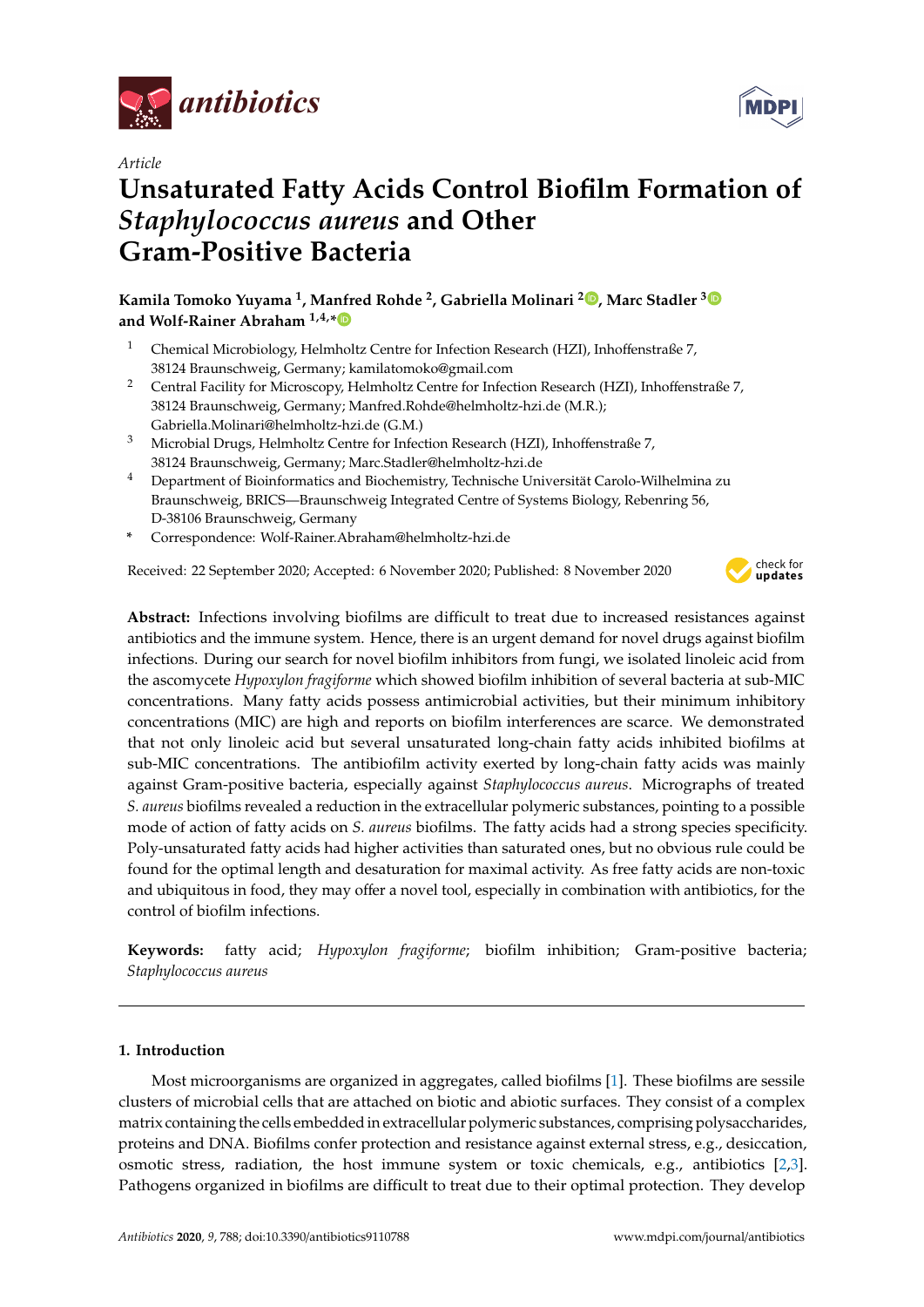diverse strategies to tolerate high concentrations of antibiotics which, consequently, lead to persistent chronic infections [\[4](#page-8-3)[,5\]](#page-8-4). However, the tolerance against antibiotics can be reversed and the cells become again susceptible to antibiotics if the biofilm is dispersed and the cells return to a planktonic lifestyle [\[6\]](#page-8-5). The dispersion of established biofilms combined with antibiotic treatments can thus become an alternative approach for the control of biofilm infections [\[7\]](#page-8-6).

All higher organisms are threatened by biofilm infections and respond through several strategies to counteract them. Fungi are known to produce a multitude of bioactive diverse secondary metabolites, such as antibacterial [\[8\]](#page-8-7), antifungal [\[9\]](#page-8-8), antiviral [\[10\]](#page-8-9), antitumor [\[11\]](#page-8-10), cholesterol-lowering [\[12\]](#page-8-11) or antibiofilm compounds [\[13\]](#page-8-12). The fungus *Hypoxylon fragiforme* is a member of the Hypoxylaceae (Ascomycota), characterized by nodulisporium-like anamorphs whose secondary metabolite profile changed during the stromatal ontogeny [\[14,](#page-8-13)[15\]](#page-8-14). Previously, we reported that in malt extract and potato dextrose media, the species synthesized sclerin and its diacid [\[16\]](#page-8-15) which could inhibit biofilms of the pathogen *Staphylococcus aureus.* In rice and minimal medium, the metabolite spectrum changed and mainly cytochalasans were produced [\[17\]](#page-8-16). We further investigated the diversity of metabolites produced on rice and report here that one of these metabolites, linoleic acid, is effective in the inhibition of *Staphylococcus aureus* biofilms and those of other pathogens, preventing their formation. To shed some light on the structure–activity relationship further, fatty acids were tested, and the results are reported here.

### **2. Results**

The fungus *Hypoxylon fragiforme* was collected in the Harz Mountains (Germany) and tested for its ability to inhibit bacterial biofilm formation. After the fermentation of *H. fragiforme* on rice medium, the metabolites were extracted using ethyl acetate and purified using preparative liquid chromatography. Purified compounds were tested against the biofilm formation of a methicillin-sensitive clinical isolate of *Staphylococcus aureus* (MSSA). The minimum inhibitory concentrations (MIC) of the active compounds were determined and only compounds showing biofilm inhibition below their respective MIC concentrations were investigated further. Sclerin, its diacid [\[16\]](#page-8-15), the cytochalasan L-696,474 and its 21-*O*-deacetyl-derivative were actively inhibiting the formation of *Staphylococcus aureus* biofilms [\[17\]](#page-8-16) and also another compound. Mass spectra,  ${}^{1}$ H- and  ${}^{13}$ C-NMR and comparison of its retention time in gas chromatography with an authentic standard led to its identification as linoleic acid.

Antibiofilm activities of fatty acids have only been reported for some cis-2-alkenoic acids with 10–14 carbon atoms [\[18\]](#page-8-17) and some structural rules have been deduced. This has not yet been undertaken for  $C_{18}$ -fatty acids; therefore, we tested several structurally related fatty acids for their ability to inhibit the biofilm formation of several bacterial pathogens. From the  $C_{16}$ -fatty acids, saturated palmitic acid, the mono-unsaturated acids palmitelaidic and palmitoleic acid and the double-unsaturated 7(Z),10(Z)-hexadecadienoic acid were chosen for antimicrobial and antibiofilm experiments. Of the homologous  $C_{18}$ -fatty acids, mono-unsaturated oleic acid, di-unsaturated linoleic acid and tri-unsaturated γ-linolenic acid were selected together with the tetra-unsaturated  $C_{20}$ -fatty acid arachidonic acid (Figure [1\)](#page-2-0). These fatty acids were purchased from suppliers as indicated in the Materials and Methods section. For the saturated palmitic acid, no biofilm inhibition of any of the strains was observed.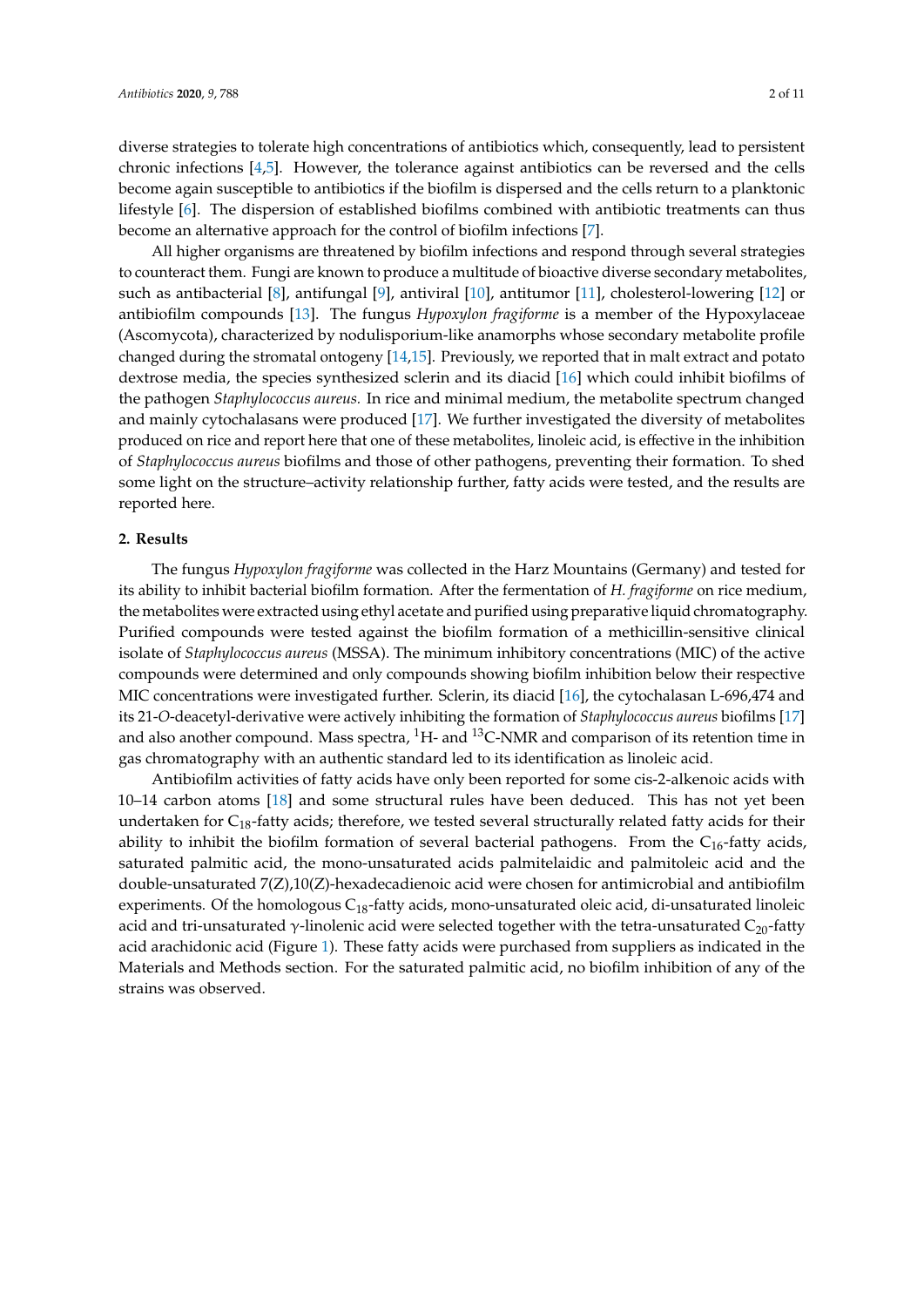<span id="page-2-0"></span>

Figure 1. Fatty acids tested range from the C<sub>16</sub>-fatty acids palmitic, palmitelaidic, palmitoleic and 7(Z),10(Z)-hexadecadienic acid, and the C<sub>18</sub>-fatty acids oleic, linoleic and γ-linolenic acid to the C<sub>20</sub>-fatty acid arachidonic acid.

We wanted to discern between antibacterial activity and the inhibition of biofilm formation. To achieve this goal, we determined first the minimum inhibitory concentration (MIC) which is defined as the lowest concentration of a fatty acid which prevented visible growth of a strain. A two-fold dilution sub-MIC concentrations. *S. mutans* was here the most resistant species, where only of the respective fatty acid was started from 256 µg mL−<sup>1</sup> against the pathogenic bacteria *Staphylococcus* aureus DSM 1104, Staphylococcus epidermidis ATCC 35984, Bacillus cereus DSM 626, Streptococcus mutans UA59, Pseudomonas aeruginosa PA14 and *Escherichia coli* MT102. Where no growth-inhibiting effect at even the highest concentration tested was seen, MIC was set to >256 µg mL<sup>-1</sup> and not further investigated. All selected fatty acids showed no antimicrobial effects against the Gram-negative bacteria tested, revealing an MIC higher than 256 µg mL<sup>-1</sup> (Table 1). The same was found for most Gram-positive bacteria and fatty acids. The most susceptible strain was *Bacillus cereus* DSM 626. Here, linoleic acid had a bacteriostatic effect at an MIC of 32 µg mL<sup>−1</sup>, while 7(*Z*),10(*Z*)-hexadecadienoic acid was bactericidal at an MIC as low as 16 µg mL−<sup>1</sup> . 7(*Z*),10(*Z*)-hexadecadienoic acid acted as bactericidal at an MIC of 32 µg mL−<sup>1</sup> on *Staphylococcus aureus* DSM 1104, while both linoleic acid and γ-linolenic acid had no bactericidal but rather bacteriostatic effects at 64 and 128 µg mL−<sup>1</sup> , respectively. *Staphylococcus epidermidis* was sensitive against 7(*Z*),10(*Z*)-hexadecadienoic acid which acted as bacteriostatic at MIC 16 μg mL<sup>-1</sup> (Table [1\)](#page-3-0).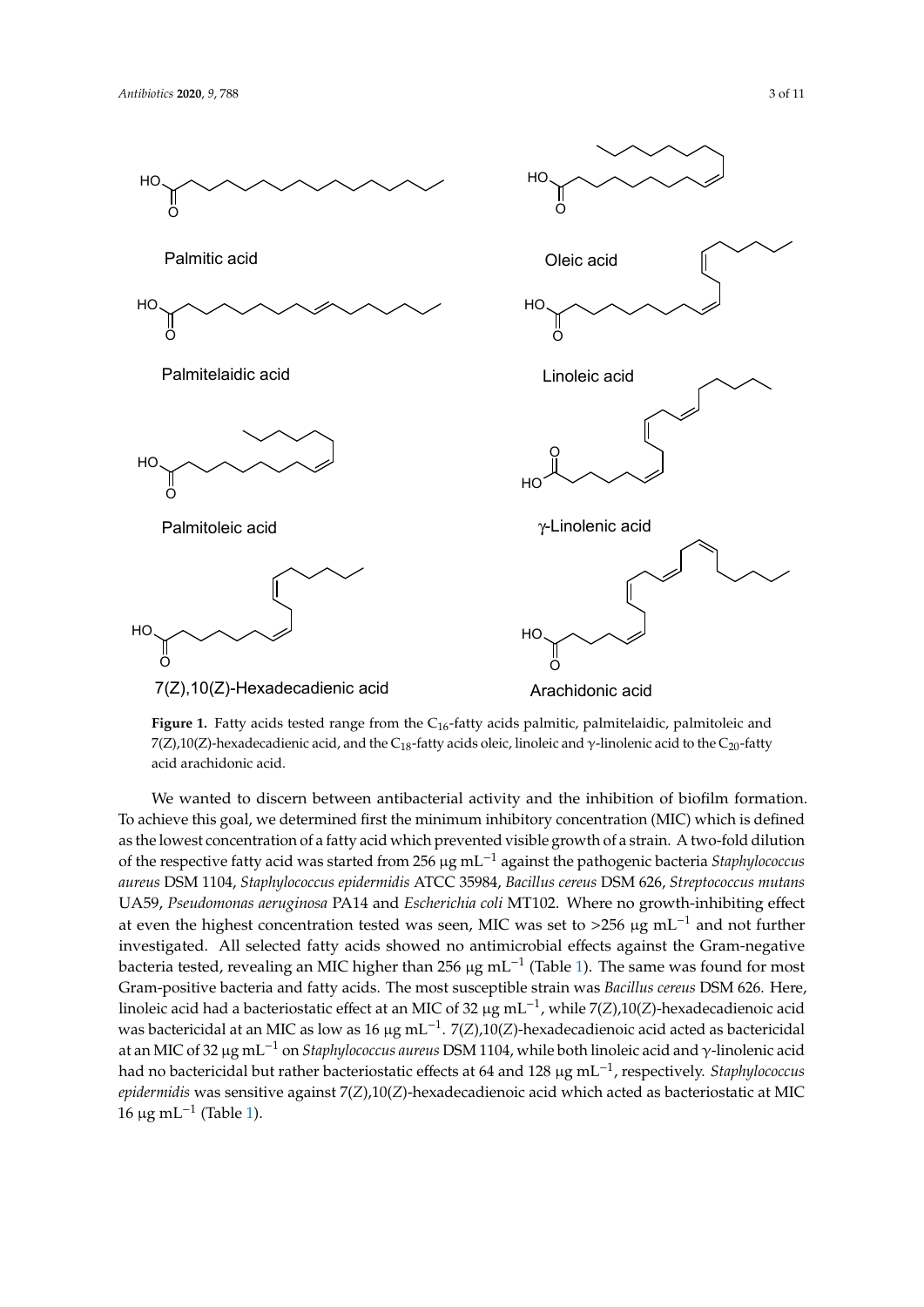| <b>Fatty Acid</b>                            | <b>Bacillus</b><br>cereus        | Escherichia<br>coli                                | Pseudomonas<br>aeruginosa | Staphylococcus<br>aureus                                                        | Staphylococcus<br>epidermidis                      | <b>Streptococcus</b><br>mutans   |
|----------------------------------------------|----------------------------------|----------------------------------------------------|---------------------------|---------------------------------------------------------------------------------|----------------------------------------------------|----------------------------------|
| Palmitic acid                                | MIC ( >256)                      | MIC ( >256)                                        | MIC ( >256)               | MIC ( >256)                                                                     | MIC ( >256)                                        | MIC ( >256)                      |
| Palmitoleic<br>acid                          | MIC ( >256)                      | MIC ( >256)                                        | MIC (>256)                | MIC ( >256)<br>$49 \pm 2(128)$<br>$54 \pm 2(64)$                                | MIC ( >256)                                        | MIC ( >256)                      |
| Palmitelai-<br>dic acid                      | MIC ( >256)                      | MIC ( >256)<br>$25 \pm 4(256)$                     | MIC ( >256)               | MIC(>256)<br>$21 \pm 4(16)$                                                     | MIC ( >256)                                        | MIC ( >256)                      |
| $7(Z), 10(Z)$ -<br>Hexadeca-<br>dienoic acid | MIC (16)                         | MIC ( >256)<br>$62 \pm 8(128)$<br>$47 \pm 21$ (32) | MIC ( >256)               | MIC (32)<br>$91 \pm 2(32)$<br>$70 \pm 2(16)$<br>$60 \pm 9(8)$<br>$52 \pm 10(4)$ | MIC(16)<br>$22 \pm 14(8)$                          | MIC ( >256)<br>$38 \pm 12$ (128) |
| Linoleic acid                                | MIC (32)<br>$35 \pm 15(16)$      | MIC ( >256)                                        | MIC ( >256)               | MIC(64)<br>$70 \pm 9(64)$<br>$71 \pm 4(32)$<br>$54 \pm 4(8)$<br>$44 \pm 2(4)$   | MIC ( >256)<br>$16 \pm 7(256)$                     | MIC ( >256)                      |
| $\gamma$ -Linolenic<br>acid                  | MIC(16)                          | MIC ( >256)                                        | MIC ( >256)               | MIC (128)<br>$81 \pm 2(128)$<br>$61 \pm 6$ (64)<br>$58 \pm 1(4)$                | MIC ( >256)<br>$44 \pm 19(128)$<br>$27 \pm 15(64)$ | MIC( >256)                       |
| Arachidonic<br>acid                          | MIC ( >256)<br>$36 \pm 0.2$ (64) | MIC ( >256)                                        | MIC ( >256)               | MIC ( >256)<br>$31 \pm 4$ (256)<br>$35 \pm 11(64)$                              | MIC ( >256)                                        | MIC ( >256)                      |

<span id="page-3-0"></span>**Table 1.** Minimal inhibition concentrations (MIC) and biofilm inhibitions (% compared to the negative control) of the tested fatty acids against several bacteria. No inhibitions at sub-MIC concentrations were found for *Pseudomonas aeruginosa*. Fatty acid concentrations in brackets (μg mL<sup>-1</sup>).

The next step was the determination of biofilm inhibition at sub-MIC concentrations, where biofilm inhibition was recorded at different fatty acid concentrations (Table [1\)](#page-3-0). The test results showed that most fatty acids could prevent the biofilm formation of Gram-positive bacteria at sub-MIC concentrations. *S. mutans* was here the most resistant species, where only 7(Z),10(Z)-hexadecadienoic acid could reduce its biofilm formation by 38% at 128 µg mL−<sup>1</sup> compared to the untreated control. With the exception of palmitic acid and oleic acid, all tested fatty acids could reduce the biofilm formation of *S aureus*, some of them even down to a concentration of 4  $\mu$ g mL<sup>-1</sup>. The biofilm formation of the pathogen *Staphylococcus epidermidis* was less sensitive against various fatty acids than that of the closely related *S. aureus*. Although *B. cereus* was the most sensitive species for the antimicrobial effect of the fatty acids, some of them could inhibit its biofilms even at sub-MIC concentrations.

Since *S. aureus* was clearly the most susceptible species in the test panel, the effect of fatty acids on its biofilm architecture was studied. When treated with 64  $\mu$ g mL<sup>-1</sup> of γ-linolenic acid, both the clustering of cells and the colonization of the substratum were strongly reduced (Figure [2\)](#page-4-0). These effects may point to an interference of the fatty acid with the extracellular polymeric substances (EPS) production of the cells.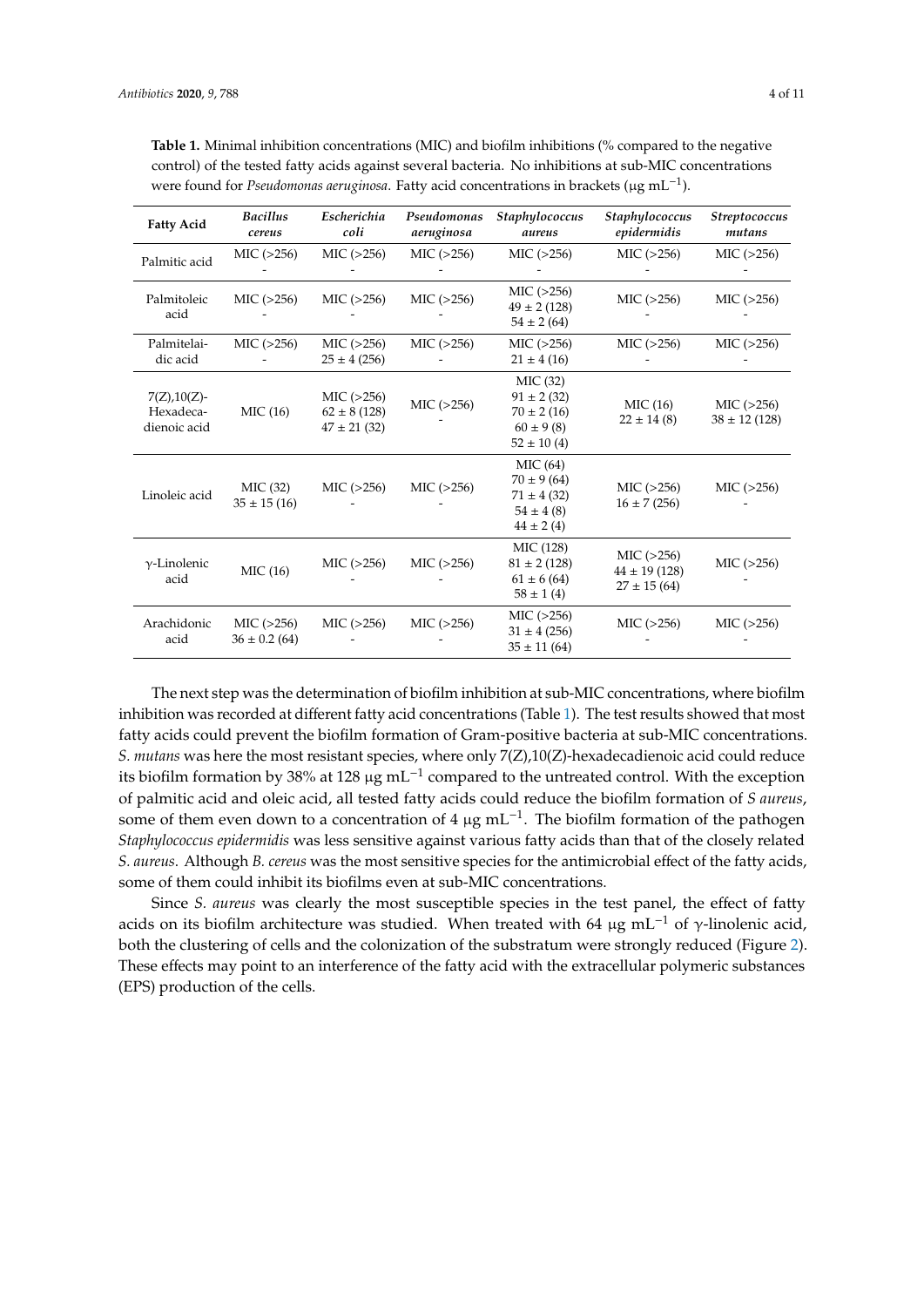<span id="page-4-0"></span>

**Figure 2.** Field emission scanning electron microscopic (FESEM) images at different magnification steps (**b**) and (**d**) of *Staphylococcus aureus* biofilms treated with 64 µg mL−<sup>1</sup> γ-linolenic acid (64 µg mL−<sup>1</sup> ) compared to the negative control  $(a, c)$ . Scale bar for  $(a)$  and  $(b)$  is 20  $\mu$ m, for  $(c)$  and  $(d)$  it is 2  $\mu$ m. Please note that in order to get a larger area covered with biofilm, 8-well plates were used here instead of the 96-well plates used for the determination of antibiofilm activities.

The Gram-negative bacteria were found to be more resistant than Gram-positive bacteria. While none of the tested fatty acids inhibited the biofilm formation of *P. aeruginosa,* the biofilm formation of *E. coli* was inhibited by 7(Z),10(Z)-hexadecadienoic acid by 62% and 47% at 128 and 32 µg mL<sup>-1</sup>, respectively. In addition, palmitelaidic acid had a small effect on the same bacterium, inhibiting 25% of biofilm formations at 256 µg mL−<sup>1</sup> . Although almost all fatty acids could inhibit the formation of biofilms, none had any effect against pre-formed biofilms.

## **3. Discussion**

Fatty acids are ubiquitous in nature and have shown many biological activities, such as antimicrobial [\[19\]](#page-8-18), antifungal [\[20\]](#page-9-0), antiviral [\[21\]](#page-9-1), nematicidal [\[22\]](#page-9-2) or anticancer activities [\[23\]](#page-9-3). Recently, linoleic acid has also been identified as essential for the sexual cycle of the pathogen *Toxoplasma gondii* in the feline gut [\[24\]](#page-9-4) or the induction of a memory response of increased pathogenicity of *Pseudomonas aeruginosa* during its passage through the host [\[25\]](#page-9-5). These bioactivities are, however, mostly weak and require fatty acid concentrations well above the upper limit of 256 µg mL<sup>-1</sup> chosen in our study. Our finding that most fatty acids were not antimicrobial at moderate concentrations is in accordance with the literature [\[26,](#page-9-6)[27\]](#page-9-7). Herein, we studied the effect of long-chain fatty acids at sub-MIC concentrations on the inhibition of the biofilm formations of pathogenic bacteria.

From the results, it became obvious that biofilms of Gram-positive bacteria are more susceptible to fatty acids than those of Gram-negative bacteria. This concerns not only lower effective compound concentrations but also a broader spectrum of active fatty acids. Many fatty acids showed higher toxicity (lower MIC) to *B. cereus* than to the other strains. To this species, linoleic acid, followed by arachidonic acid, possessed antibiofilm activity at sub-MIC levels. 7(Z),10(Z)-hexadecadienoic acid, followed by linoleic and γ-linolenic acid, was the most bioactive fatty acids for all Gram-positive bacteria (Table [1\)](#page-3-0). Fatty acids at low concentrations had little effect on biofilms of the oral pathogen *S. mutans*. Interestingly, while linoleic acid was quite effective in blocking the biofilm formation of *S. aureus*, it acted only weakly on the closely related *S. epidermidis*. Lee et al. [\[28\]](#page-9-8) also reported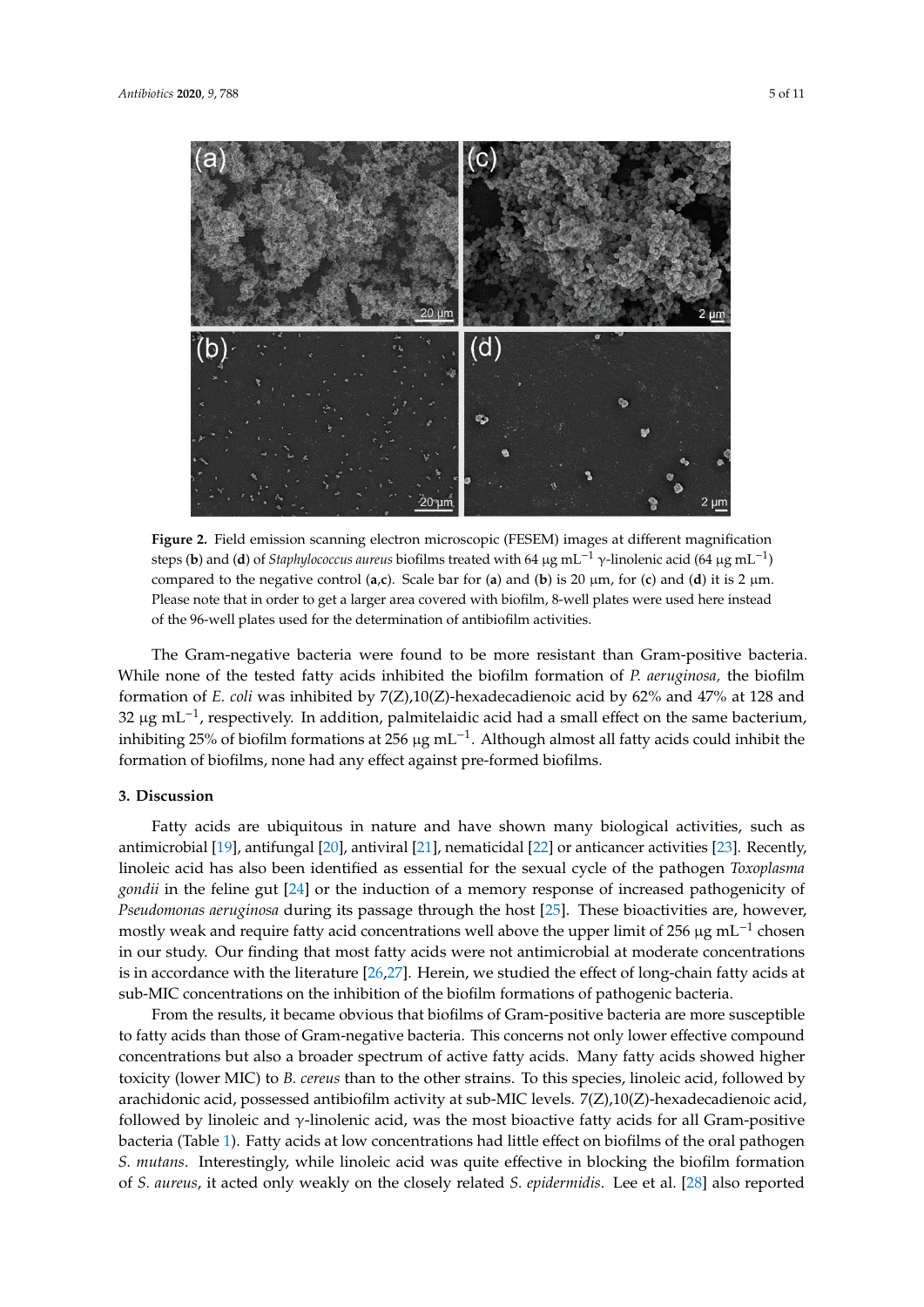the inhibition of staphylococcal biofilms by linoleic acid, linolenic acid and oleic acid, but in higher concentrations (0.01%) than used here. These differences are less than two-fold and can probably be explained by the differing strains in these two investigations. The higher unsaturated fatty acids cis-4,7,10,13,16,19-docosahexaenoic acid and cis-5,8,11,14,17-eicosapentaenoic acid also showed activity against *S. aureus* biofilms [\[29\]](#page-9-9).

Several studies focused on the antimicrobial mode of action of fatty acids in *S. aureus*. Parsons et al. demonstrated rapid membrane polarization and the release of solutes and peptides into the medium upon fatty acid treatment. They identified teichoic acids in the bacterial cell wall as being essential for the structure-specific antimicrobial effects of unsaturated fatty acids in *S. aureus* [\[30\]](#page-9-10). Increased cell disruption and release of proteases were detected when methicillin-resistant *S. aureus* (MRSA) was grown with 50  $\mu$ M linoleic acid [\[31](#page-9-11)[,32\]](#page-9-12). It has been reported that both oleic and linoleic acid inhibit the fatty acid synthesis of *S. aureus* [\[33\]](#page-9-13), however, this cannot explain the effect on biofilm formation as oleic acid had no effect but linoleic acid was one of the most active fatty acids in our assays.

The biofilm formation of Gram-negative bacteria proved to be more resistant to fatty acids than that of Gram-positive ones. 7(Z),10(Z)-Hexadecadienoic and palmitelaidic acids showed moderate antibiofilm activity against *E. coli*, inhibiting 46.8% and 25.2% of the biofilm formations, respectively, at sub-MIC concentrations. None of the tested fatty acids had any effect on the inhibition of *P. aeruginosa* PA14 biofilms at moderate concentrations (256 to 4 µg mL<sup>-1</sup>). A much higher concentration of 5 mg mL−<sup>1</sup> of linoleic acid was necessary for a reduction in the biofilm formation of *Pseudomonas aeruginosa* and for the reported induced memory response during infection of the model host *Galleria mellonella* [\[25\]](#page-9-5). Some fatty acids such as linolenic acid combined with tobramycin were reported to interfere at higher concentrations with quorum sensing and inhibited the biofilm formation of *P. aeruginosa* [\[34\]](#page-9-14). Soni et al. reported the inhibition of the quorum-sensing autoinducer-2 in their model system *Vibrio harveyi* BB170 by linoleic acid, oleic acid, palmitic acid and stearic acid at concentrations of 250  $\mu$ m mL<sup>-1</sup> or higher [\[35\]](#page-9-15).

No simple picture emerged when comparing the structures of fatty acids with their bioactivities. The poly-unsaturated fatty acids demonstrated higher antibiofilm and antimicrobial activities when compared with the saturated one, palmitic acid, which did not display any activity. Further, a species-specific inhibition of biofilm formation was observed in the limited set of the tested bacteria. While the saturated fatty acid palmitic acid did not have any effect, the simple rule of the more double bonds, the higher the activity did not hold. There seems to be an optimal chain length because the longest fatty acid, arachidonic acid, was less active than the shorter and less unsaturated fatty acid 7(Z),10(Z)-hexadecadienoic acid. While palmitoleic acid could moderately inhibit biofilms of *S. aureus*, the homologous oleic acid had no activity. This corroborates the findings of Parsons et al. [\[30\]](#page-9-10), who demonstrated that this structure specificity depended on the presence of teichoic acids in the cell wall and that the non-toxic oleic acid became toxic in a strain lacking teichoic acids in the cell wall. It became very evident that the fatty acids were species-specific with the highest activities against Gram-positive bacteria and here *Staphylococcus aureus*.

Further research is needed on whether biofilms of other pathogens could be controlled by fatty acids and whether this reduction in biofilms also causes stronger pathogenicity, as reported for *S. aureus* [\[32\]](#page-9-12) or *P. aeruginosa* [\[25\]](#page-9-5). This, however, could be countered by combining fatty acids with antibiotics.

# **4. Materials and Methods**

#### *4.1. Reagents*

Acetonitrile, chloroform, ethyl acetate and methanol were purchased from J. T. Baker (München, Germany), and D-chloroform, formic acid 98%, Casein-Peptone Soymeal-Peptone (CASO), Potato Dextrose (PD), Luria–Bertani broth (LB), sodium chloride (NaCl), potassium chloride (KCl), potassium dihydrogen phosphate (KH2PO4), D-methanol and trifluoroacetic acid (TFA) were purchased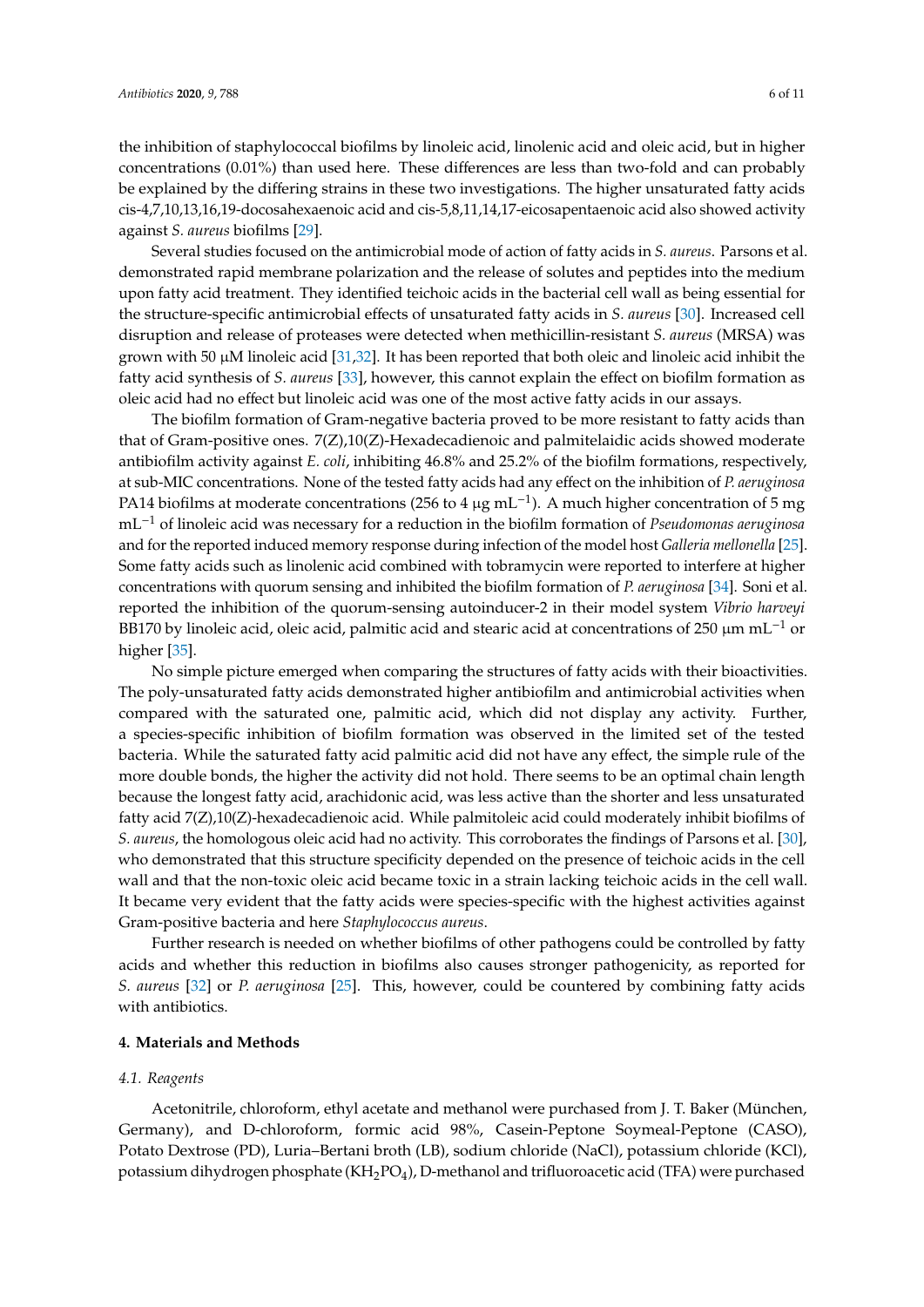from Carl Roth GmbH (Karlsruhe, Germany). Bacto malt extract, Bacto peptone and agar were from BD (La Point de Claix, France), and *D*-glucose was from Merck (Darmstadt, Germany). Disodium hydrogen phosphate  $(Na<sub>2</sub>HPO<sub>4</sub>)$  was purchased from J. T. Baker (The Netherlands), crystal violet from Fluka (Steinheim, Germany) and tetracycline and potato dextrose agar (PDA) from Sigma Aldrich (Taufkirchen, Germany). The fatty acids hexadecanoic acid (palmitic acid), (9E)-9-hexadecenoic acid (palmitelaidic acid), (9Z)-9-hexadecenoic acid (palmitoleic acid), (9Z)-9-Octadecenoic acid (oleic acid), (9Z,12Z)-octadeca-9,12-dienoic acid (linoleic acid), (6Z,9Z,12Z)-octadeca-6,9,12-trienoic acid (γ-linolenic acid) and (5Z,8Z,11Z,14Z)-Eicosa-5,8,11,14-tetraenoic acid (arachidonoic acid) were purchased from Sigma-Aldrich, St. Louis, MO, USA, while (7Z,10Z)-hexadeca-7,10-dienoic acid came from Larodan Inc., Monroe, LA, USA.

#### *4.2. Microorganisms*

*Staphylococcus aureus* DSM 1104 (a methicillin-sensitive clinical isolate [\[36\]](#page-9-16)), *Staphylococcus epidermidis* ATCC 35984, *Bacillus cereus* DSM 626 and *Streptococcus mutans* UA59 were purchased from the German collection of microorganisms and cell cultures (DSMZ). *Pseudomonas aeruginosa* PA14 and *Escherichia coli* MT102 were kindly provided by Prof. Susanne Häußler and Prof. Katharina Riedel, respectively. Bacterial strains were maintained on LB agar at 4 ◦C.

## *4.3. Isolation, Fungal Identification and Fermentation*

The fungus *H. fragiforme* was collected in the Harz mountains (latitude 51°45'21", longitude  $10°32'17''$ , 724 m) and identified as reported by Yuyama et al. [\[16\]](#page-8-15). The fermentation conditions used were the same as described previously [\[16\]](#page-8-15), where mycelia pellets ( $5 \times 5$  mm) from *H. fragiforme* grown on malt extract agar (3% malt extract, 0.5% Bacto peptone and 1.5% agar) were transferred to 2 L Erlenmeyer flasks containing 46 g of rice (Kaufland, Braunschweig, Germany) in 500 mL and static-incubated for 67 days at 22  $^{\circ}$ C in the dark [\[16\]](#page-8-15). After this time, the secondary metabolites were extracted with ethyl acetate and then dried on a rotary evaporator. Then, the compounds were dissolved in acetonitrile for purification and testing for antibiofilm activities.

#### *4.4. Minimum Inhibitory Concentration (MIC) and Biofilm Assays*

For the determination of MIC and inhibition of pre-formed biofilms, we used the method described by Yuyama et al. [\[16\]](#page-8-15) and Chepkirui et al. [\[37\]](#page-9-17), respectively. To establish the MIC of the bioactive compounds, the pre-inocula of bacteria were grown overnight in tubes with Luria–Bertani broth (LB) medium at 37 °C with 180 rpm, adjusted to reach the turbidity of 0.5 McFarland and then transferred to the microtiter plates containing serial dilutions of the bioactive compounds (256 to 2 µg mL<sup>-1</sup>) dissolved in methanol. Methanol and LB medium were used as negative controls and tetracycline (100 μg mL<sup>-1</sup>) as positive control.

Microtiter plates were incubated in the Bioscreen-C automated growth curve analysis system (Oy Growth Curves AB Ltd., Helsinki, Finland). Every 15 min, one OD600 measurement of bacterial growth was recorded for 24 h. Experiments were performed in triplicate. To evaluate bactericidal or bacteriostatic effects, aliquots from different concentrations of the wells, after OD measurements, were inoculated in LB agar for bacterial assays and incubated for 24 h to check the viability of bacteria.

For inhibition of biofilm formations, pre-inocula of bacteria were adjusted to reach the turbidity of 0.5 McFarland standard and 150  $\mu$ L of the specific medium of each bacterium (CASO with 4% glucose (pH 7.0) for *S. aureus*; LB for *S. epidermidis*, *B. cereus*, *E. coli* and *S. mutans* and CASO for *P. aeruginosa*) was added and transferred to 96-well tissue microtiter plates (TPP, Trasadingen, Switzerland) (only for *S. aureus*)/no-tissue microtiter plates (Falcon Micro Test™, USA) (for the other bacterial strains) in serial dilutions of the bioactive compounds (256 to 3 µg mL−<sup>1</sup> ), dissolved in methanol and incubated at 37 ◦<sup>C</sup> for 20h [\[16\]](#page-8-15). Plates were covered with a sterile adhesive porous paper (Kisker Biotech GmbH, Steinfurt, Germany). After 24 h, the biofilms in the microtiter plates were indirectly measured by staining with crystal violet following a published protocol [\[38\]](#page-9-18). To calculate the inhibition of biofilms, the following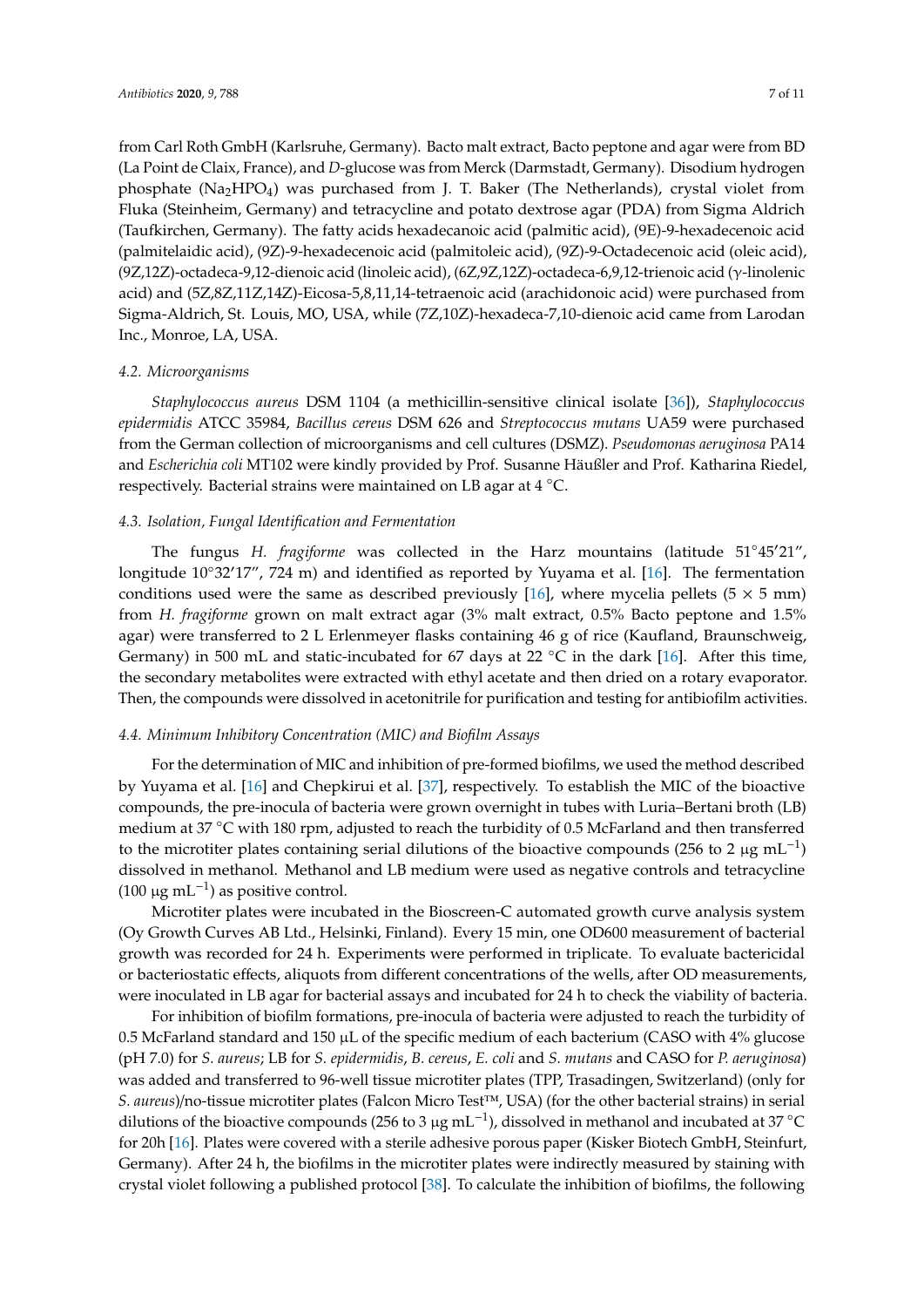formula was used: Inhibition of Biofilm formation (%) = ((Negative Control − Blank) − (Sample − Blank))/(Negative Control − Blank) × 100. Methanol was used as negative control. All experiments were performed in triplicates with two repetitions.

Since *S. aureus* was the most susceptible strain, the fatty acids were also tested for their ability to disperse pre-formed biofilms following the protocol of Yuyama et al. [\[16\]](#page-8-15). For that, this bacterium was inoculated to reach the turbidity of 0.5 McFarland standard, in 96-well tissue microtiter plates (TPP, Switzerland) containing 150 µL of CASO with 4% glucose with pH 7.0, for 24h at 37 °C. After the incubation, the supernatant was discarded from the wells, washed with phosphate-buffered saline (PBS, 0.8% NaCl, 0.02% KCl, 0.14% Na<sub>2</sub>HPO<sub>4</sub>, 0.02% KH<sub>2</sub>PO<sub>4</sub>) and new medium (150 µL of CASO with 4% glucose) was added together with the serial diluted compounds (256 to 4  $\mu$ g mL<sup>-1</sup>). Staining, quantification of the biofilm inhibition, replicates and controls were performed as described above.

# *4.5. Purification and Identification of the Compound*

Linoleic acid was purified by preparative liquid chromatography (LC) (HPLC 2020, Gilson, Middleton, WI, USA) equipped with a VP Nucleodur 100-7 C18 ec column (125  $\times$  40 mm, 7  $\mu$ m; Macherey-Nagel, Düren, Germany) using the mobile phase: solvent A: H<sub>2</sub>O (Milli-Q, Millipore, Schwalbach, Germany) with 0.05% trifluoroacetic acid (TFA); solvent B: acetonitrile with 0.05% TFA. The elution gradient started with 95% of solvent B for 3 min, followed by a gradient shift from 95% to 100% of solvent B for 8 min, and finishing with 100% solvent B for 14 min.

The identification of the compounds was confirmed by high-resolution electrospray ionization mass spectrometry (HR-ESIMS), using the same instrumentals setting of Pažoutová et al. [\[39\]](#page-9-19). NMR spectra were recorded on a Bruker Ascend 700 spectrometer with a 5 mm TXI cryoprobe (1H 700 MHz, <sup>13</sup>C 175 MHz) and Bruker AV II-600 (<sup>1</sup>H 600 MHz, <sup>13</sup>C 150 MHz) spectrometers, such as reported by Yuyama et al. [\[16\]](#page-8-15). The fatty acid was identified by comparing the  ${}^{1}$ H and  ${}^{13}$ C chemical shifts to Alexandri et al. [\[40\]](#page-9-20) and their GC retention time with that of a standard (FAME Mix, Merck, Darmstadt, Germany) [\[41\]](#page-10-0).

#### *4.6. Light and Field Emission Scanning Electron Microscopy*

A pre-inoculum of *S. aureus* was grown in CASO with 4% of glucose and adjusted to reach the turbidity of 0.5 McFarland. After that, 150 µL of the bacterial culture was transferred to 8-well Permanox<sup>®</sup> slides (Thermo Fischer Scientific, New York, NY, USA) and  $\gamma$ -linolenic acid dissolved in methanol was applied into four wells at a final concentration of 64 µg mL<sup>-1</sup>, while methanol was applied in the other four wells and used as a negative control. Plates were covered with a sterile adhesive porous paper (Kisker Biotech GmbH, Steinfurt, Germany) and after 24 h, the effect of the compound on the biofilm formations was evaluated. Biofilms were prepared for field emission scanning electron microscopy as described by Kallscheuer et al. [\[42\]](#page-10-1).

## **5. Conclusions**

There are several reports and a number of patent applications on the antimicrobial activities of fatty acids, but the MICs reported are comparatively high [\[43\]](#page-10-2). Here, we demonstrated that several fatty acids could inhibit biofilm formation at sub-MIC concentrations. In fact, linoleic acid was the most active antibiofilm compound produced by the fungus *H. fragiforme*, even more active than its cytochalasans or the recently discovered hybridorubrins [\[17](#page-8-16)[,44\]](#page-10-3). The antibiofilm activity exerted by long-chain fatty acids was mainly against Gram-positive bacteria, especially against *Staphylococcus aureus*. The effect seems to be species-, even strain-specific, and no obvious rule could be found as to what would be the optimal length and desaturation of the fatty acids for maximal activity. Here, further studies are needed which should also include antibiotics for the eradication of biofilm infections, as has been reported for some other biofilm-inhibiting compounds [\[7](#page-8-6)[,45\]](#page-10-4).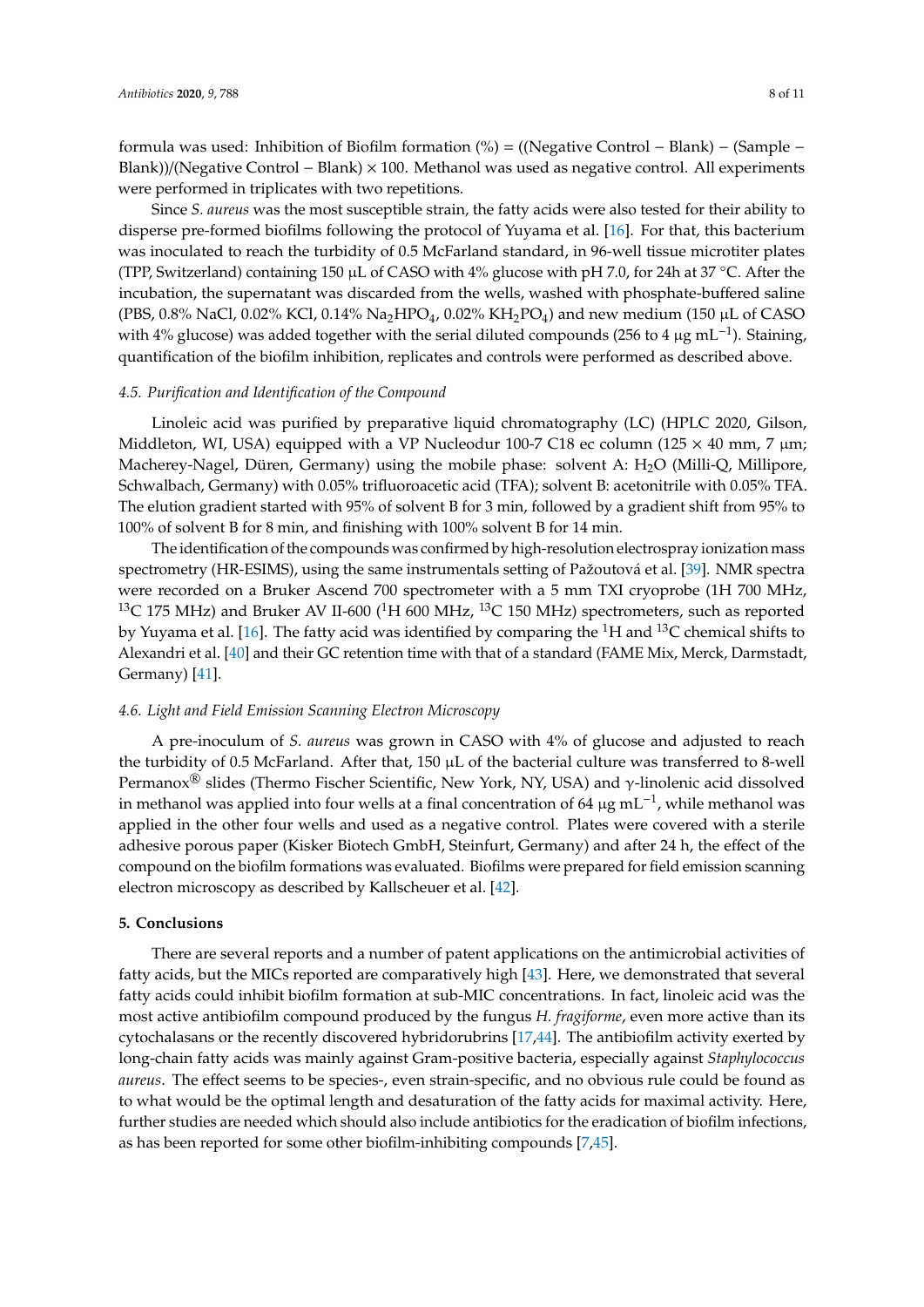**Author Contributions:** Conceptualization, W.-R.A., M.S.; methodology, M.R. and G.M.; structure elucidation, W.-R.A.; investigation, K.T.Y.; biological assays, K.T.Y.; resources, M.S., W.-R.A. and M.R.; writing—original draft preparation, K.T.Y.; writing—review and editing, W.-R.A., M.S.; supervision, M.S. and W.-R.A.; funding acquisition, K.T.Y. and W.-R.A. All authors have read and agreed to the published version of the manuscript.

Funding: This research was funded by stipend of the "Science without border (Ciências sem Fronteiras)" program of Coordenação de Aperfeiçoamento de Pessoal de Nível Superior (CAPES) and the Conselho Nacional de Desenvolvimento Científico e Tecnológico (CNPq) from Brazil and the German Academic Exchange Service (DAAD).

**Conflicts of Interest:** The authors declare no conflict of interest.

# **References**

- <span id="page-8-0"></span>1. Flemming, H.C.; Wuertz, S. Bacteria and archaea on Earth and their abundance in biofilms. *Nat. Rev. Microbiol.* **2019**, *17*, 247–260. [\[CrossRef\]](http://dx.doi.org/10.1038/s41579-019-0158-9)
- <span id="page-8-1"></span>2. Burmølle, M.; Thomsen, T.R.; Fazli, M.; Dige, I.; Christensen, L.; Homøe, P.; Tvede, M.; Nyvad, B.; Tolker-Nielsen, T.; Givskov, M.; et al. Biofilms in chronic infections—A matter of opportunity—Monospecies biofilms in multispecies infections. *FEMS Immunol. Med. Microbiol.* **2010**, *59*, 324–336. [\[CrossRef\]](http://dx.doi.org/10.1111/j.1574-695X.2010.00714.x)
- <span id="page-8-2"></span>3. Potera, C. Forging a link between biofilms and disease. *Science* **1999**, *283*, 1837–1839. [\[CrossRef\]](http://dx.doi.org/10.1126/science.283.5409.1837)
- <span id="page-8-3"></span>4. Costerton, J.W.; Stewart, P.S.; Greenberg, E.P. Bacterial biofilms: A common cause of persistent infections. *Science* **1999**, *284*, 1318–1322. [\[CrossRef\]](http://dx.doi.org/10.1126/science.284.5418.1318) [\[PubMed\]](http://www.ncbi.nlm.nih.gov/pubmed/10334980)
- <span id="page-8-4"></span>5. Bjarnsholt, T. The role of bacterial biofilms in chronic infections. *Apmis Suppl.* **2013**, *136*, 1–51. [\[CrossRef\]](http://dx.doi.org/10.1111/apm.12099) [\[PubMed\]](http://www.ncbi.nlm.nih.gov/pubmed/23635385)
- <span id="page-8-5"></span>6. Bayles, K.W. The biological role of death and lysis in biofilm development. *Nat. Rev. Microbiol.* **2007**, *5*, 721–726. [\[CrossRef\]](http://dx.doi.org/10.1038/nrmicro1743)
- <span id="page-8-6"></span>7. Estrela, A.B.; Abraham, W.-R. Combining biofilm controlling compounds and antibiotics as a promising new way to control biofilm infections. *Pharmaceuticals* **2010**, *3*, 1374–1393. [\[CrossRef\]](http://dx.doi.org/10.3390/ph3051374)
- <span id="page-8-7"></span>8. Houbraken, J.; Frisvad, J.C.; Seifert, K.A.; Overy, D.P.; Tuthill, D.M.; Valdez, J.G.; Samson, R.A. New penicillin-producing *Penicillium* species and an overview of section *Chrysogena*. *Persoonia* **2012**, *29*, 78–100. [\[CrossRef\]](http://dx.doi.org/10.3767/003158512X660571)
- <span id="page-8-8"></span>9. Brian, P.W.; Curtis, P.J.; Howland, S.R.; Jefferys, E.G.; Raudnitz, H. Three new antibiotics from a species of *Gliocladium*. *Exp.* **1951**, *7*, 266–267.
- <span id="page-8-9"></span>10. Jiang, Y.; Wong, J.H.; Fu, M.; Ng, T.B.; Liu, Z.K.; Wang, C.R.; Li, N.; Qiao, W.T.; Wen, T.Y.; Liu, F. Isolation of adenosine, iso-sinensetin and dimethylguanosine with antioxidant and HIV-1 protease inhibiting activities from fruiting bodies of *Cordyceps militaris*. *Phytomedicine* **2011**, *18*, 189–193. [\[CrossRef\]](http://dx.doi.org/10.1016/j.phymed.2010.04.010)
- <span id="page-8-10"></span>11. Chen, N.H.; Liu, J.W.; Zhong, J.J. Ganoderic acid me inhibits tumor invasion through down-regulating matrix metalloproteinases 2/9 gene expression. *J. Pharmacol. Sci.* **2008**, *108*, 212–216. [\[CrossRef\]](http://dx.doi.org/10.1254/jphs.SC0080019)
- <span id="page-8-11"></span>12. Manzoni, M.; Rollini, M. Biosynthesis and biotechnological production of statins by filamentous fungi and application of these cholesterol-lowering drugs. *Appl. Microbiol. Biotechnol.* **2002**, *58*, 555–564. [\[PubMed\]](http://www.ncbi.nlm.nih.gov/pubmed/11956737)
- <span id="page-8-12"></span>13. Yuyama, K.T.; Neves, T.S.P.C.; Memória, M.T.; Tartuci, I.T.; Abraham, W.-R. Aurantiogliocladin inhibits biofilm formation at subtoxic concentrations. *Aims Microbiol.* **2017**, *3*, 50–60. [\[CrossRef\]](http://dx.doi.org/10.3934/microbiol.2017.1.50)
- <span id="page-8-13"></span>14. Stadler, M.; Quang, D.N.; Tomita, A.; Hashimoto, T.; Asakawa, Y. Changes in secondary metabolism during stromatal ontogeny of *Hypoxylon fragiforme*. *Mycol. Res.* **2006**, *110*, 811–820. [\[CrossRef\]](http://dx.doi.org/10.1016/j.mycres.2006.03.013) [\[PubMed\]](http://www.ncbi.nlm.nih.gov/pubmed/16876700)
- <span id="page-8-14"></span>15. Wendt, L.; Sir, E.B.; Kuhnert, E.; Heitkämper, S.; Lambert, C.; Hladki, A.I.; Romero, A.I.; Luangsa-ard, J.J.; Srikitikulchai, P.; Persoh, D.; et al. Resurrection and emendation of the Hypoxylaceae, recognised from a multigene phylogeny of the Xylariales. *Mycol. Prog.* **2018**, *17*, 115–154. [\[CrossRef\]](http://dx.doi.org/10.1007/s11557-017-1311-3)
- <span id="page-8-15"></span>16. Yuyama, K.T.; Chepkirui, C.; Wendt, L.; Fortkamp, D.; Stadler, M.; Abraham, W.-R. Bioactive compounds produced by *Hypoxylon fragiforme* against *Staphylococcus aureus* biofilm. *Microorganisms* **2017**, *5*, 80. [\[CrossRef\]](http://dx.doi.org/10.3390/microorganisms5040080)
- <span id="page-8-16"></span>17. Yuyama, K.T.; Wendt, L.; Surup, F.; Kretz, R.; Chepkirui, C.; Wittstein, K.; Boonlarppradab, C.; Wongkanoun, S.; Luangsa-Ard, J.; Stadler, M.; et al. Cytochalasans act as inhibitors of biofilm formation of *Staphylococcus aureus*. *Biomolecules* **2018**, *8*, 129. [\[CrossRef\]](http://dx.doi.org/10.3390/biom8040129)
- <span id="page-8-17"></span>18. Yuyama, K.T.; Abraham, W.-R. cis-2-Alkenoic acids as promising drugs for the control of biofilm infections. *Med. Chem.* **2017**, *13*, 3–12. [\[CrossRef\]](http://dx.doi.org/10.2174/1573406412666160506151032)
- <span id="page-8-18"></span>19. Desbois, A.P.; Smith, V.J. Antibacterial free fatty acids: Activities, mechanisms of action and biotechnological potential. *Appl. Microbiol. Biotechnol.* **2010**, *85*, 1629–1642. [\[CrossRef\]](http://dx.doi.org/10.1007/s00253-009-2355-3)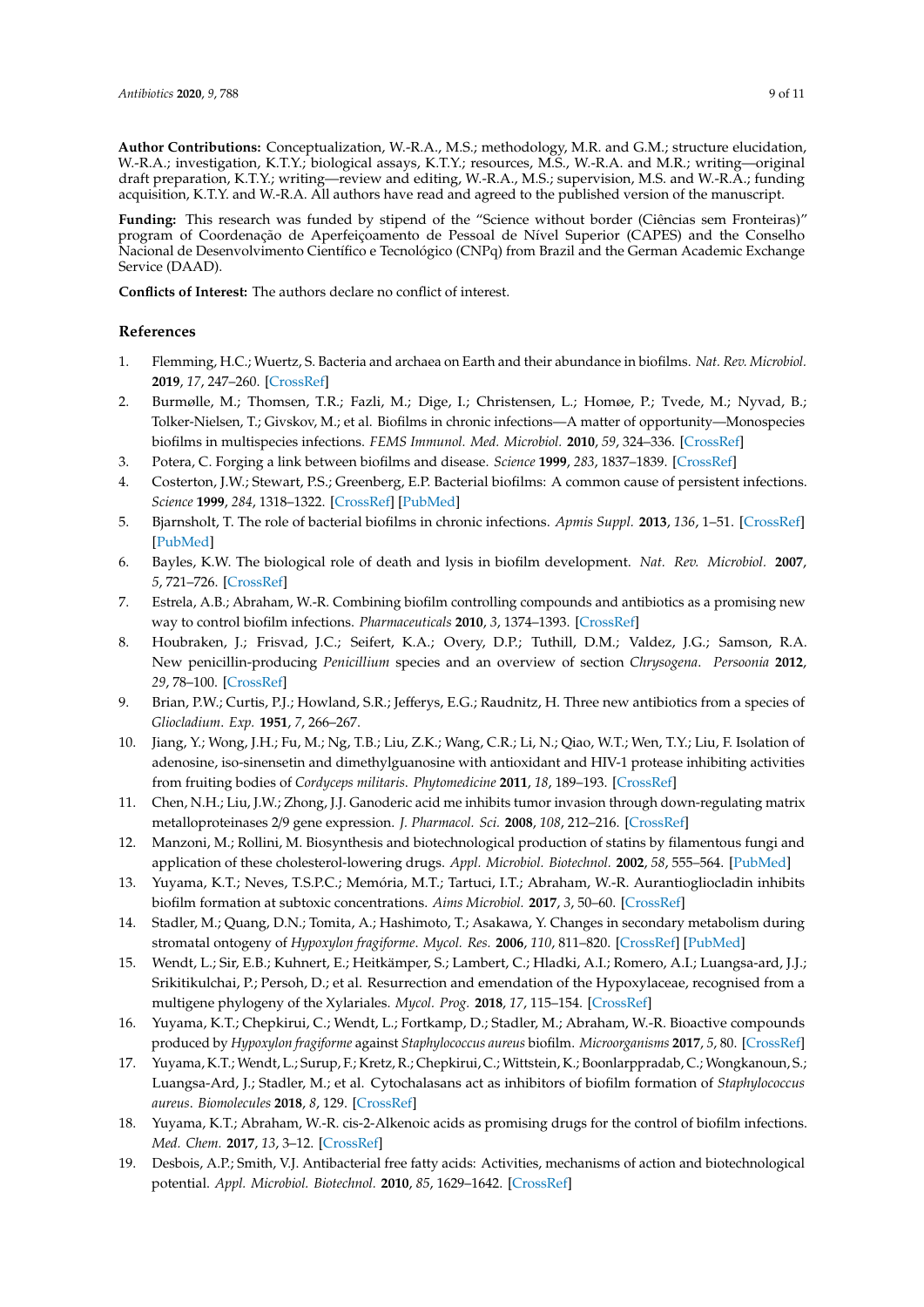- <span id="page-9-0"></span>20. Pohl, C.H.; Kock, J.L.; Thibane, V.S. Antifungal free fatty acids: A review. *Sci. Microb. Pathog. Commun. Curr. Res. Technol. Adv.* **2011**, *3*, 61–71.
- <span id="page-9-1"></span>21. de Toledo-Piza, A.R.; de Oliveira, M.I.; Negri, G.; Mendonça, R.Z.; Figueiredo, C.A. Polyunsaturated fatty acids from *Phyllocaulis boraceiensis* mucus block the replication of influenza virus. *Arch. Microbiol.* **2018**, *200*, 961–970. [\[CrossRef\]](http://dx.doi.org/10.1007/s00203-018-1507-1) [\[PubMed\]](http://www.ncbi.nlm.nih.gov/pubmed/29616305)
- <span id="page-9-2"></span>22. Stadler, M.; Mayer, A.; Anke, H.; Sterner, O. Fatty acids and other compounds with nematicidal activity from cultures of Basidiomycetes. *Planta Med.* **1994**, *60*, 128–132. [\[CrossRef\]](http://dx.doi.org/10.1055/s-2006-959433)
- <span id="page-9-3"></span>23. Wendel, M.; Heller, A.R. Anticancer actions of omega-3 fatty acids—Current state and future perspectives. *Anticancer Agents Med. Chem.* **2009**, *9*, 457–470. [\[CrossRef\]](http://dx.doi.org/10.2174/1871520610909040457) [\[PubMed\]](http://www.ncbi.nlm.nih.gov/pubmed/19442044)
- <span id="page-9-4"></span>24. Martorelli Di Genova, B.; Wilson, S.K.; Dubey, J.P.; Knoll, L.J. Intestinal delta-6-desaturase activity determines host range for *Toxoplasma* sexual reproduction. *PLoS Biol.* **2019**, *17*, e3000364. [\[CrossRef\]](http://dx.doi.org/10.1371/journal.pbio.3000364)
- <span id="page-9-5"></span>25. Kordes, A.; Grahl, N.; Koska, M.; Preuße, M.; Rodriguez, A.A.; Abraham, W.-R.; Kaever, V.; Häussler, S. Establishment of an induced memory response in *Pseudomonas aeruginosa* during infection of a eukaryotic host. *ISME J.* **2019**, *13*, 2018–2030. [\[CrossRef\]](http://dx.doi.org/10.1038/s41396-019-0412-1)
- <span id="page-9-6"></span>26. Marounek, M.; Skřivanová, E.; Rada, V. Susceptibility of *Escherichia coli* to C<sub>2</sub>-C<sub>18</sub> fatty acids. *Folia Microbiol*. **2003**, *48*, 731–735. [\[CrossRef\]](http://dx.doi.org/10.1007/BF02931506)
- <span id="page-9-7"></span>27. Kabara, J.J.; Swieczkowski, D.M.; Conley, A.J.; Truant, J.P. Fatty acids and derivatives as antimicrobial agents. *Antimicrob. Agents Chemother.* **1972**, *2*, 23–28. [\[CrossRef\]](http://dx.doi.org/10.1128/AAC.2.1.23)
- <span id="page-9-8"></span>28. Lee, J.-H.; Kim, Y.-G.; Park, J.G.; Lee, J. Supercritical fluid extracts of *Moringa oleifera* and their unsaturated fatty acid components inhibit biofilm formation by *Staphylococcus Aureus*. *Food Control* **2017**, *80*, 74–82. [\[CrossRef\]](http://dx.doi.org/10.1016/j.foodcont.2017.04.035)
- <span id="page-9-9"></span>29. Kim, Y.-G.; Lee, J.-H.; Raorane, C.J.; Oh, S.T.; Park, J.G.; Lee, J. Herring oil and omega fatty acids inhibit *Staphylococcus aureus* biofilm formation and virulence. *Front. Microbiol.* **2018**, *9*, 1241. [\[CrossRef\]](http://dx.doi.org/10.3389/fmicb.2018.01241)
- <span id="page-9-10"></span>30. Parsons, J.B.; Yao, J.; Frank, M.W.; Jackson, P.; Rock, C.O. Membrane disruption by antimicrobial fatty acids releases low-molecular-weight proteins from *Staphylococcus aureus*. *J. Bacteriol.* **2012**, *194*, 5294–5304. [\[CrossRef\]](http://dx.doi.org/10.1128/JB.00743-12)
- <span id="page-9-11"></span>31. Kenny, J.G.; Ward, D.; Josefsson, E.; Jonsson, I.M.; Hinds, J.; Rees, H.H.; Lindsay, J.A.; Tarkowski, A.; Horsburgh, M.J. The *Staphylococcus aureus* response to unsaturated long chain free fatty acids: Survival mechanisms and virulence implications. *PLoS ONE* **2009**, *4*, e4344. [\[CrossRef\]](http://dx.doi.org/10.1371/journal.pone.0004344)
- <span id="page-9-12"></span>32. Arsic, B.; Zhu, Y.; Heinrichs, D.E.; McGavin, M.J. Induction of the staphylococcal proteolytic cascade by antimicrobial fatty acids in community acquired methicillin resistant *Staphylococcus aureus*. *PLoS ONE* **2012**, *7*, e45952. [\[CrossRef\]](http://dx.doi.org/10.1371/journal.pone.0045952)
- <span id="page-9-13"></span>33. Zheng, C.J.; Yoo, J.S.; Lee, T.G.; Cho, H.Y.; Kim, Y.H.; Kim, W.G. Fatty acid synthesis is a target for antibacterial activity of unsaturated fatty acids. *FEBS Lett.* **2005**, *579*, 5157–5162. [\[CrossRef\]](http://dx.doi.org/10.1016/j.febslet.2005.08.028)
- <span id="page-9-14"></span>34. Chanda, W.; Joseph, T.P.; Padhiar, A.A.; Guo, X.; Min, L.; Wang, W.; Lolokote, S.; Ning, A.; Cao, J.; Huang, M.; et al. Combined effect of linolenic acid and tobramycin on *Pseudomonas aeruginosa* biofilm formation and quorum sensing. *Exp. Ther. Med.* **2017**, *14*, 4328–4338. [\[CrossRef\]](http://dx.doi.org/10.3892/etm.2017.5110)
- <span id="page-9-15"></span>35. Soni, K.A.; Jesudhasan, P.; Cepeda, M.; Widmer, K.; Jayaprakasha, G.K.; Patil, B.S.; Hume, M.E.; Pillai, S.D. Identification of ground beef–derived fatty acid inhibitors of autoinducer-2-based cell signaling. *J. Food Protect.* **2008**, *71*, 134–138. [\[CrossRef\]](http://dx.doi.org/10.4315/0362-028X-71.1.134)
- <span id="page-9-16"></span>36. DSMZ—German Collection of Microorganisms and Cell Cultures, Catalogue. Available online: [https:](https://bacdive.dsmz.de/strain/14448) //[bacdive.dsmz.de](https://bacdive.dsmz.de/strain/14448)/strain/14448 (accessed on 21 October 2020).
- <span id="page-9-17"></span>37. Chepkirui, C.; Yuyama, K.T.; Wanga, L.; Decock, C.; Matasyoh, J.; Abraham, W.-R.; Stadler, M. Microporenic acids A-G biofilm inhibitors and antimicrobials agents from the basidiomycete *Microporus* sp. *J. Nat. Prod.* **2018**, *81*, 778–784. [\[CrossRef\]](http://dx.doi.org/10.1021/acs.jnatprod.7b00764)
- <span id="page-9-18"></span>38. O'Toole, G.A. Microtiter dish biofilm formation assay. *J. Vis. Exp.* **2011**, *47*, e2437. [\[CrossRef\]](http://dx.doi.org/10.3791/2437)
- <span id="page-9-19"></span>39. Pažoutová, S.; Follert, S.; Bitzer, J.; Keck, M.; Surup, F.; Šr ˚utka, P.; Holuša, J.; Stadler, M. A new endophytic insect-associated *Daldinia* species, recognised from a comparison of secondary metabolite profiles and molecular phylogeny. *Fungal Divers.* **2013**, *60*, 107–123. [\[CrossRef\]](http://dx.doi.org/10.1007/s13225-013-0238-5)
- <span id="page-9-20"></span>40. Alexandri, E.; Ahmed, R.; Siddiqui, H.; Choudhary, M.I.; Tsiafoulis, C.G.; Gerothanassis, I.P. High resolution NMR spectroscopy as a structural and analytical tool for unsaturated lipids in solution. *Molecules* **2017**, *22*, 1663. [\[CrossRef\]](http://dx.doi.org/10.3390/molecules22101663)